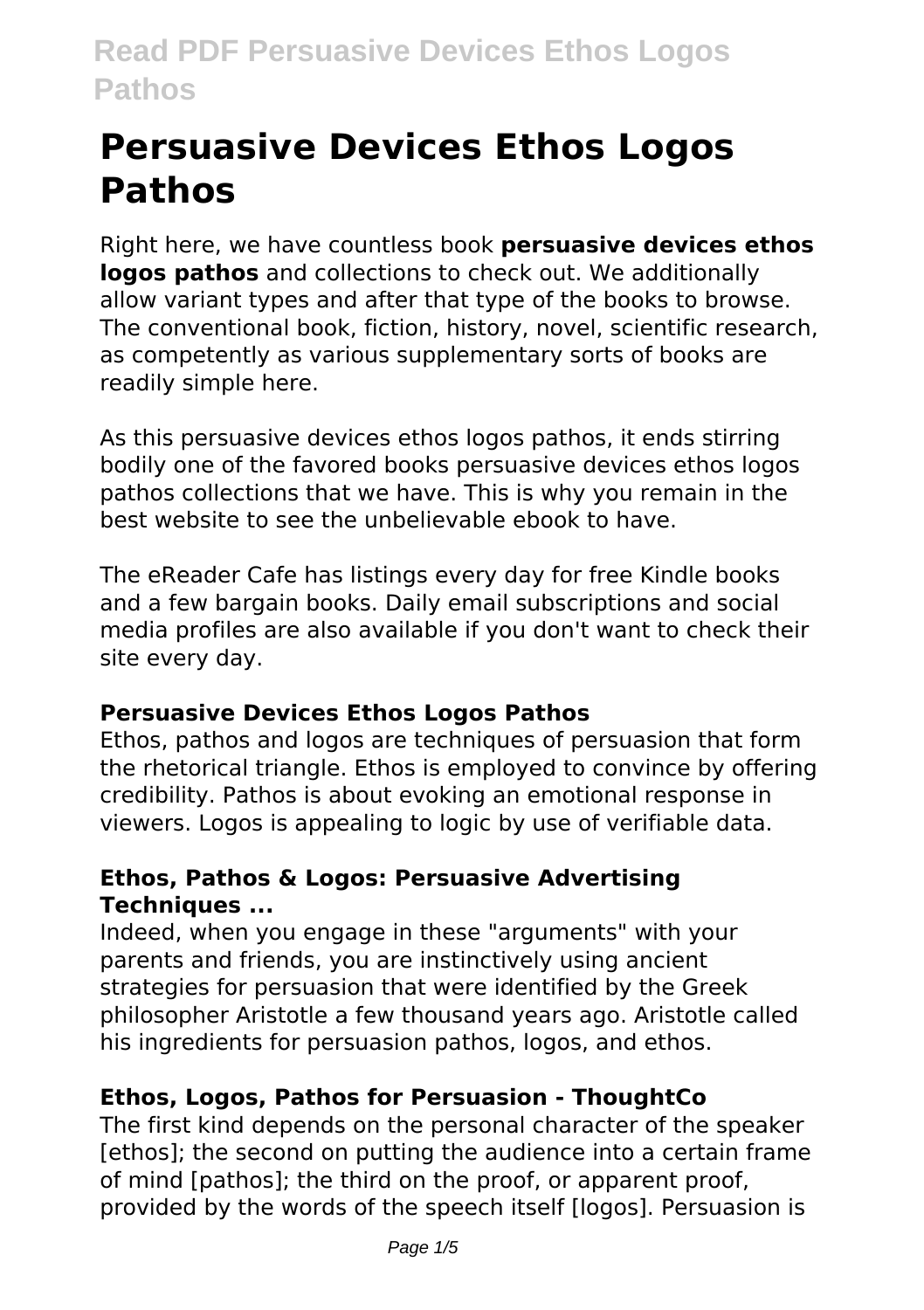achieved by the speaker's personal character when the speech is so spoken as to make us ...

#### **Examples of Ethos, Logos, and Pathos**

PERSUASIVE DEVICES: ETHOS, LOGOS, PATHOS The modes of persuasion are devices in rhetoric that classify the speaker's appeal to the audience. They are: ethos logos, and pathos. Aristotle's On Rhetoric describes the modes of persuasion thus: Persuasion is clearly a sort of demonstration, since we are most fully persuaded when we . consider a ...

# **PERSUASIVE DEVICES: ETHOS, LOGOS, PATHOS**

The Rhetorical Triangle: Ethos, Pathos, Logos Ethos. Ethos is the credibility of the speaker or writer. In order to engage an audience on a particular topic, the person presenting the information must first establish him or herself as someone that can be trusted, or as someone who has a lot of experience with the topic.

#### **Ethos Pathos Logos | Rhetorical Triangle | Persuasive Writing**

Hence, ethos is useful when it comes to a situation when a person uses the own character or credentials of well-known people and their positions to convince the audience. Kairos as a Persuasive Method. Since human society changes its rules and norms, rhetorical devices, like logos, pathos, and ethos, may vary from time to time.

# **Rhetorical Devices: Logos, Ethos, Pathos, and Kairos**

In order to be an effective persuader, you need to utilize all three pillars of persuasion: ethos, logos, and pathos. Use ethos in the beginning to set up your creditability and to make you readers/listeners relate to you. Use logos, or logic, to argue the majority of your point. Finish up with pathos, or the emotional appeal.

#### **The Three Pillars of Persuasion: Ethos, Logos, Pathos ...**

Ethos, logos, pathos. Way back in the 4th century B.C.E., the ancient philosopher Aristotle understood the power of these 3 modes of persuasion. In his book Rhetoric, he defined these 3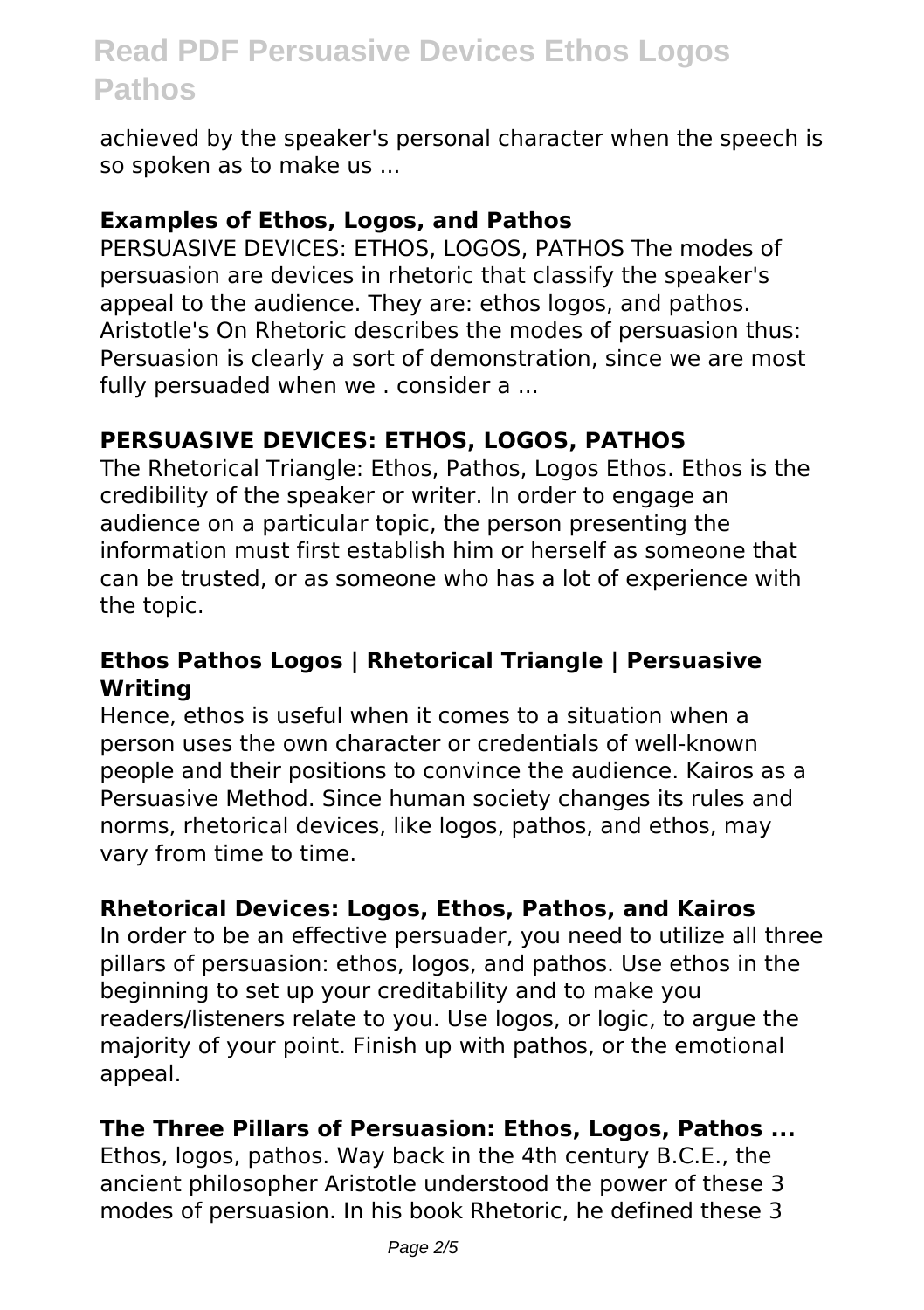Greek words. Ethos, Logos, Pathos are modes of persuasion used to convince others of your position, argument or vision.

#### **Ethos, Logos, Pathos: The Three Modes of Persuasion | CRM.org**

Ethos, pathos, logos, and kairos all stem from rhetoric—that is, speaking and writing effectively. You might find the concepts in courses on rhetoric, psychology, English, or in just about any other field! The concepts of ethos, pathos, logos, and kairos are also called the modes of persuasion, ethical strategies, or rhetorical appeals.

#### **Ethos, Pathos, Logos, Kairos: The Modes of Persuasion and ...**

A presentation on ethos, pathos, and logos to help students recognize and use persuasive writing techniques.

#### **The Three Pillars of Persuasion - Ethos, Pathos, & Logos ...**

Persuasion is the art of making an offer that others can't refuse. Persuasive writing has to sway your reader intellectually and emotionally. The Greek philosopher, Aristotle divided persuasion into three categories of appeals called Ethos, Pathos, and Logos. 3 Pillars Of Persuasive Writing 1. Ethos – Be Credible. By appealing to ...

# **3 Pillars Of Persuasive Writing - Ethos, Logos, Pathos ...**

April 11, 2018 - Gini Beqiri Persuasive speaking is a skill that you can apply regularly throughout your life, whether you are selling a product or being interviewed. 2,300 years ago, Aristotle determined the components needed for persuasive speaking. They are referred to as the three pillars of persuasion - ethos, pathos and logos.

# **Ethos, Pathos, Logos: 3 Pillars of Public Speaking and ...**

The modes of persuasion, often referred to as ethical strategies or rhetorical appeals, are devices in rhetoric that classify the speaker's appeal to the audience. They are ethos, pathos, and logos, as well as the less-used kairos. Additionally, there are questions to other types such as Mythos. Aristotle's Rhetoric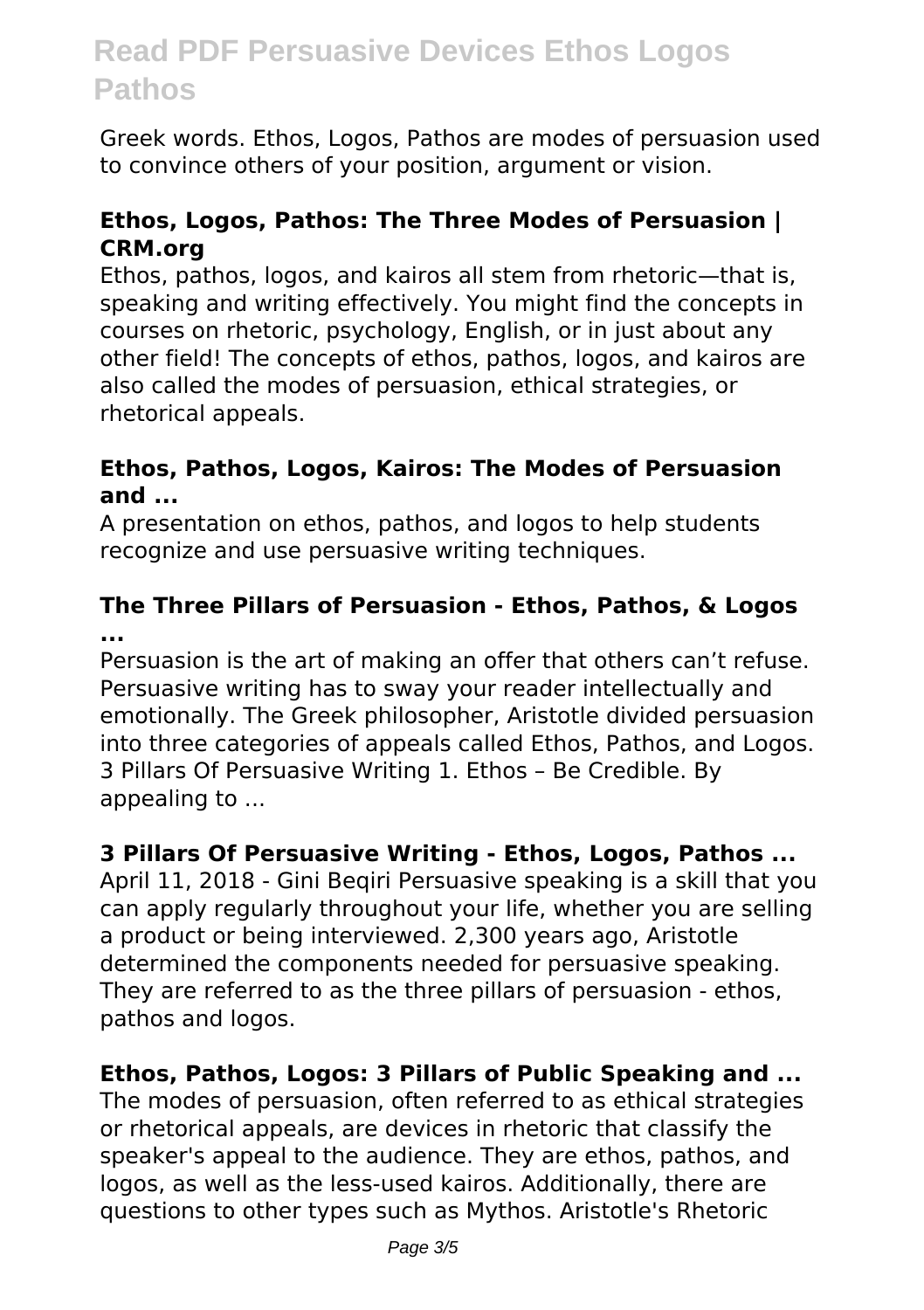describes the modes of persuasion as thus:

#### **Modes of persuasion - Wikipedia**

Rhetoric is the art of persuasion, and one of the three ancient arts of discourse, along with grammar and logic. Some sources even talk about different meanings, yet the original words are in Aristotle's work. Their Meaning And Definition. The words Ethos, Pathos, and Logos are modes of persuasion, used to convince individuals or audiences.

#### **Ethos, Pathos, And Logos Explained With Examples**

Ethos, Pathos, and Logos are modes of persuasion used to convince audiences. They are also referred to as the three artistic proofs (Aristotle coined the terms), and are all represented by Greek words. Ethos or the ethical appeal, means to convince an audience of the author's credibility or character.

#### **Home - Ethos, Pathos, and Logos, the Modes of Persuasion ...**

Acknowledging counterarguments contributes to Ethos, and makes the author seem more fair and balanced in the eyes of the reader. More Tips and Techniques for Persuasive Writing Using Sympathy: Drawing sympathy (using pathos) from your audience is one of the most effective forms of persuasion.

# **Persuasive Writing - Ethos, Pathos, and Logos, the Modes ...**

An explanation of the three persuasive appeals: logos, ethos, and pathos Created using mysimpleshow – Sign up at http://www.mysimpleshow.com and create...

#### **The Three Persuasive Appeals: Logos, Ethos, and Pathos ...**

Aristotle coined the terms ethos, logos, and pathos as the three main tools of persuasion. These are used in theatre, in literature, and beyond. As actors are learning various acting styles, techniques, and methods, they are introduced to these three modes of persuasion.